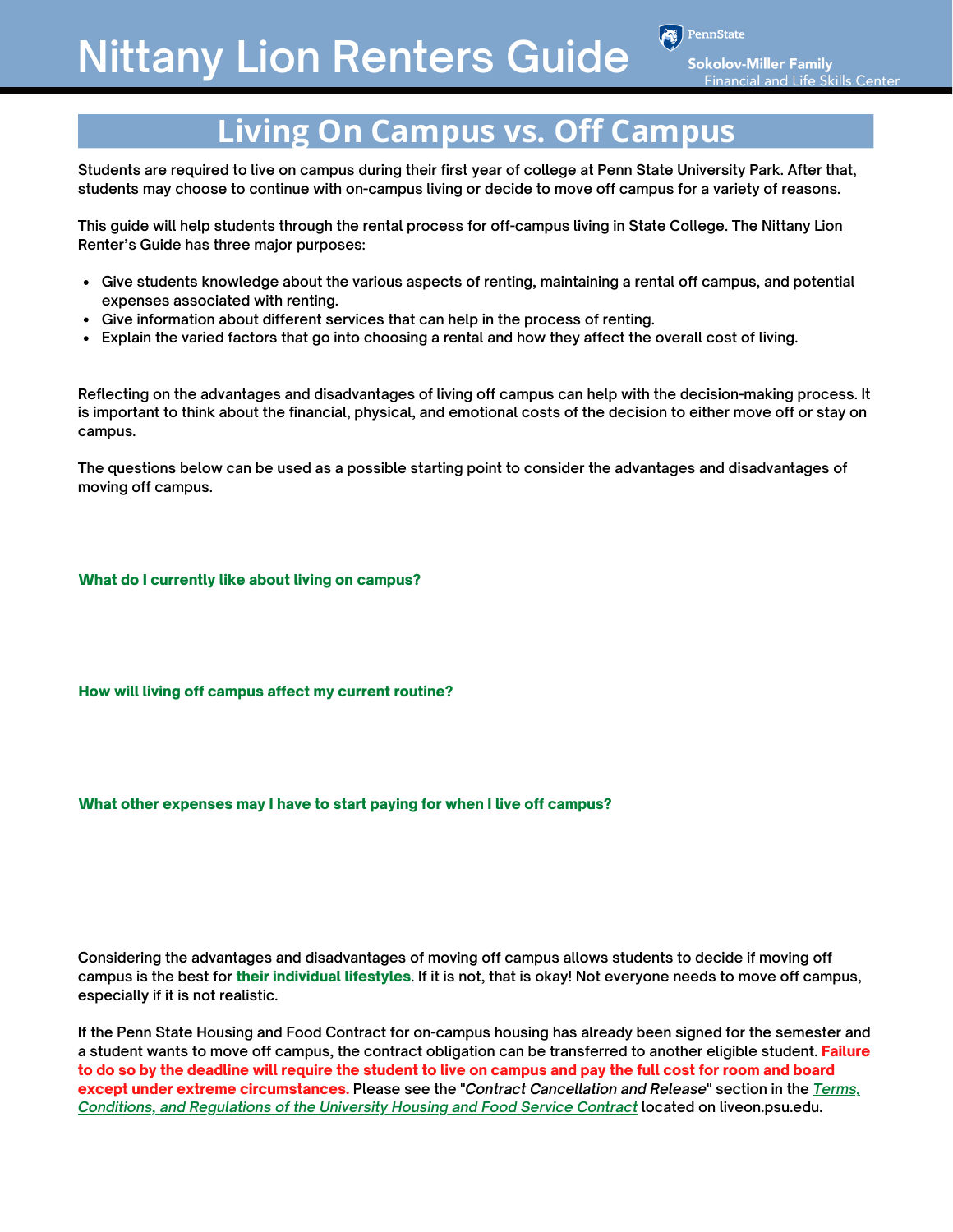PennState

**Sokolov-Miller Family Financial and Life Skills Center** 

| <b>Typical Monthly Costs</b>                               |        |  |  |
|------------------------------------------------------------|--------|--|--|
| Rent*                                                      | \$1150 |  |  |
| <b>Food (Groceries &amp; Eating Out)</b>                   | \$325  |  |  |
| Utilities (Electric & Water)*                              | \$65   |  |  |
| Internet & Cable*                                          | \$50   |  |  |
| <b>Transportation (Gas, Insurance, &amp; Parking Pass)</b> | \$220  |  |  |
| Entertainment**                                            | \$40   |  |  |
| <b>Streaming Services (Netflix &amp;</b><br>Spotify)       | \$15   |  |  |
| <b>Renter's Insurance</b>                                  | \$15   |  |  |
| Laundry                                                    | \$20   |  |  |
| Miscellaneous**                                            | \$50   |  |  |
| <b>TOTAL</b>                                               | \$1950 |  |  |

\*Averages are based off the assumptions that the student lives in a private room in a 3 bedroom apartment in downtown State College.

\*\*Averages vary based on personal lifestyle choices. Numbers are an estimate and not based on statistical research.

## **Utilities**

**Utility costs vary depending on different factors, including seasonal changes. Knowing the utilities the landlord pays versus the tenant can help with estimating monthly costs. Landlords and utility companies may also be able to assist with getting an estimated monthly cost for a specific address.**

#### Possible Utilities **Internet Electricity**

**Cable Garbage** 

### **Entertainment**

**Entertainment can include a variety of amusement, diversion, and social activities such as going to the movies, attending a football game, and funding a hobby. Many students have subscriptions to streaming services rather than paying for cable. Always check to see if subscriptions have a student discount to save money.**

#### Entertainment Subscriptions\*

**Gas Water**

**Netflix - \$9.99 Spotify Premium Student - \$4.99 Apple Music Student - \$4.99 HBO Max - \$9.99 Disney+ - \$7.99 Hulu Student - \$1.99 Disney Bundle - \$13.99**

#### Other Subscriptions\*

**Amazon Prime Student - \$6.49 iCloud Storage - \$0.99 (50GB), \$2.99 (200GB), \$9.99 (2TB)**

#### **Food**

#### If the student cooks at home:

**According to the USDA Official Food Plans data from October 2021, an individual's moderate-cost diet is \$82 per week or \$325 per month.**

#### If the student eats out:

**Average fast food meal - \$8.91\* If the student eats out twice per day - \$543.51 per month**

#### Penn State Commuter Meal Plans:

**Level 2 - \$500/semester, \$125/month, \$31.25/week Please refer to Penn State's Meal Plan website for more information.**

**[liveon.psu.edu/university-park/meal-plans](https://liveon.psu.edu/university-park/meal-plans)**

\*Source: Average based on menu prices of combos at McDonald's, Chick-fil-A, Wendy's, Chipotle, and Taco Bell as of March 2022.

#### **Transportation**

#### Gas\*

**The average price per gallon in PA, as of March 14, 2022, is \$4.35-\$5.47 according to U.S. Energy Information Administration.**

**Fuel Cost Calculator: [fueleconomy.gov/trip](https://fueleconomy.gov/trip/)**

#### Car Insurance

**Check with an insurance provider to ensure car insurance is up to date and all personal information is accurate. PA requires all vehicle owners to have car insurance.**

**Below are the average monthly premiums for car insurance in PA: State Minimum - \$71.33 Liability Only - \$84 Full Coverage - \$245**

#### **Maintenance**

**Budget for monthly maintenance costs depending on the car's make and model, age, condition, and driving behavior.**

#### Penn State Commuter Parking Pass

**A parking pass is \$108 for the entire year as of fall 2022.**

#### CATA Bus Pass\*\*

**One way fare - \$2.20 OnePass 1-month - \$86 OnePass 4-month - \$337 Buses around campus are FREE (White Loop, Blue Loop, Red Link)**

\*Price range is the average price/gallon of gasoline to the average price/gallon of diesel. \*\*Check the [CATA website](https://catabus.com/) for rate and route changes or suspension of service.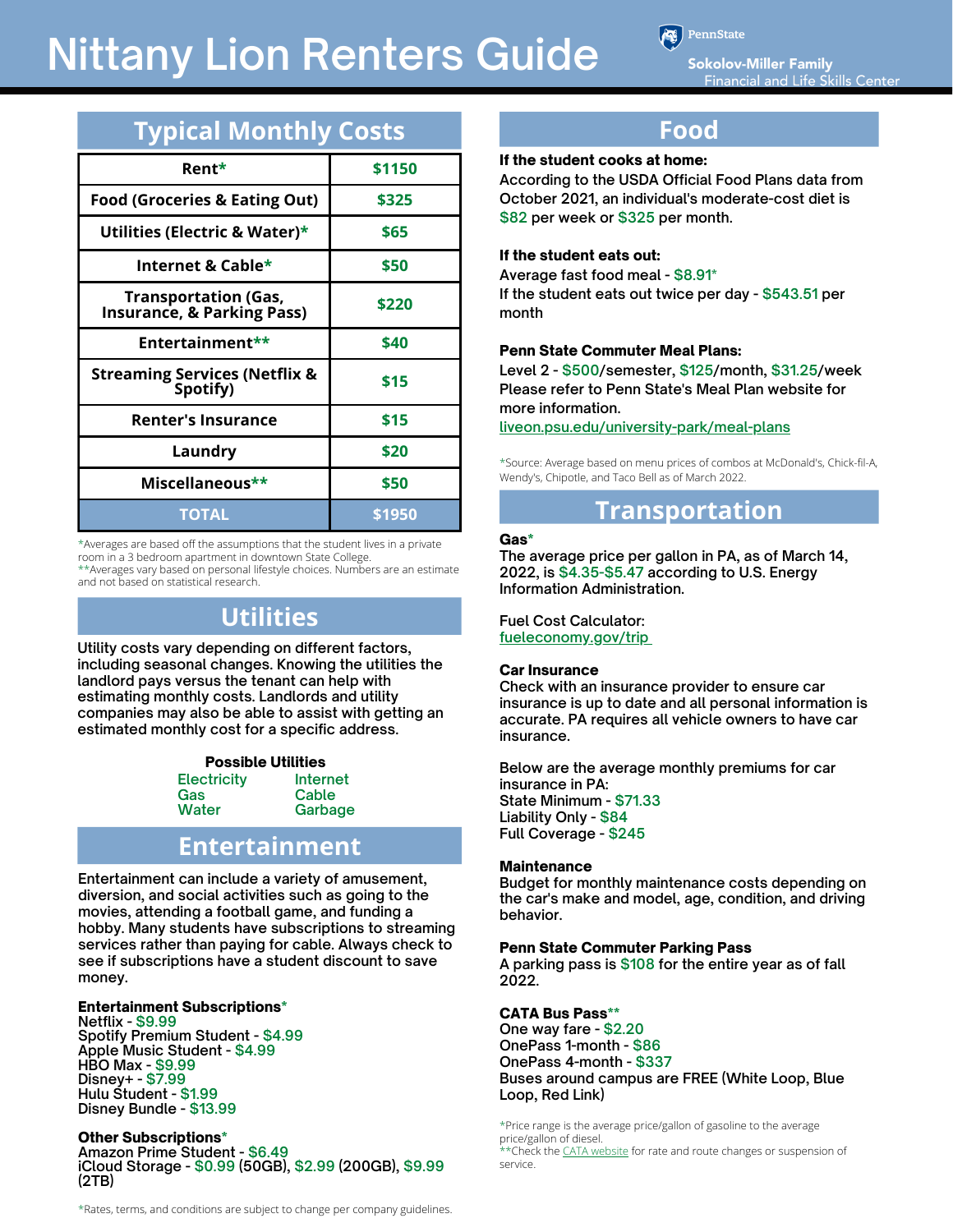PennState

Sokolov-Miller Family **Financial and Life Skills Center** 

**State College has many different rental options for students at different price points. Rent depends on location, floor plans, amenities, and more.** 

**Apartment complexes or landlords offer different combinations of floor plans, which may not include a certain number of bedrooms or be a renovated unit. For example, a luxury apartment complex may offer 1-,2-,4- and 5-bedroom floor plans, but does not offer 3-bedroom floor plans.** 

**Some apartment complexes or landlords allow for multiple people per bedroom, which reduces the price per person. It may be more difficult to find a house that is furnished, as many houses are unfurnished in State College. Check with the rental property for more information about roommates and floor plans.** 

| <b>State College<br/>Neighborhood</b>    | <b>Average</b><br><b>Starting Rent</b><br>  per Person* |
|------------------------------------------|---------------------------------------------------------|
| Downtown                                 | \$1,150                                                 |
| South Atherton/Waupelani<br><b>Drive</b> | \$865                                                   |
| <b>Toftrees</b>                          | \$805                                                   |
| <b>Vairo Boulevard</b>                   | \$655                                                   |
| <b>Martin Street/Blue Course</b>         | \$615                                                   |
| West Beaver Avenue**                     | \$505                                                   |

**\***Rates are subject to change. All average rates are based on rentals with 3 bedroom floor plans and represent the estimated price that an individual will pay for a private bedroom. Rent can be higher or lower than the prices that are listed. Park Avenue neighborhood was excluded from this chart because there were not enough listings to collect for an average. **\*\***Only includes unfurnished houses

## **Rent**

**There are affordable housing options in State College that students in specific circumstances may be eligible for. Students must meet strict eligibility requirements in order to receive affordable housing. According to the U.S. Department of Housing and Development,** affordable housing **is housing on which a person does not pay more than 30% of their gross income for housing costs, including utilities.**

#### **Average Starting Rent Per Person by Room\***



\*Average rates are taken from the prices of listings located in State College, PA. Rates are subject to change. All average rates represent the estimated price that an individual will pay for a private bedroom. Rent can be higher or lower than the prices that are listed.

| 1 - Downtown                                     | Mostly apartments, most expensive,<br>closest to campus,                                  |
|--------------------------------------------------|-------------------------------------------------------------------------------------------|
| 2 - South<br>Atherton/<br><b>Waupelani Drive</b> | Houses, townhomes, or apartments,<br>larger living options, bus pass or car<br>convenient |
| 3 - Toftrees                                     | <b>Apartments or townhomes,</b><br>private location, bus pass or car<br>recommended       |
| 4 - Vairo Boulevard                              | <b>Townhomes or apartments, less</b><br>expensive, bus pass or car<br>recommended         |
| 5 - Martin Street/<br><b>Blue Course</b>         | Mostly townhomes, less expensive,<br>bus pass or car recommended                          |
| 6 - West Beaver<br>Avenue                        | Houses or townhomes, larger living<br>options, 10 minute walk to west<br>campus           |
| 7 - Park Avenue                                  | Houses and townhomes, quieter<br>location, 5-10 minute walk to north<br>campus            |

## **Where Students Rent**

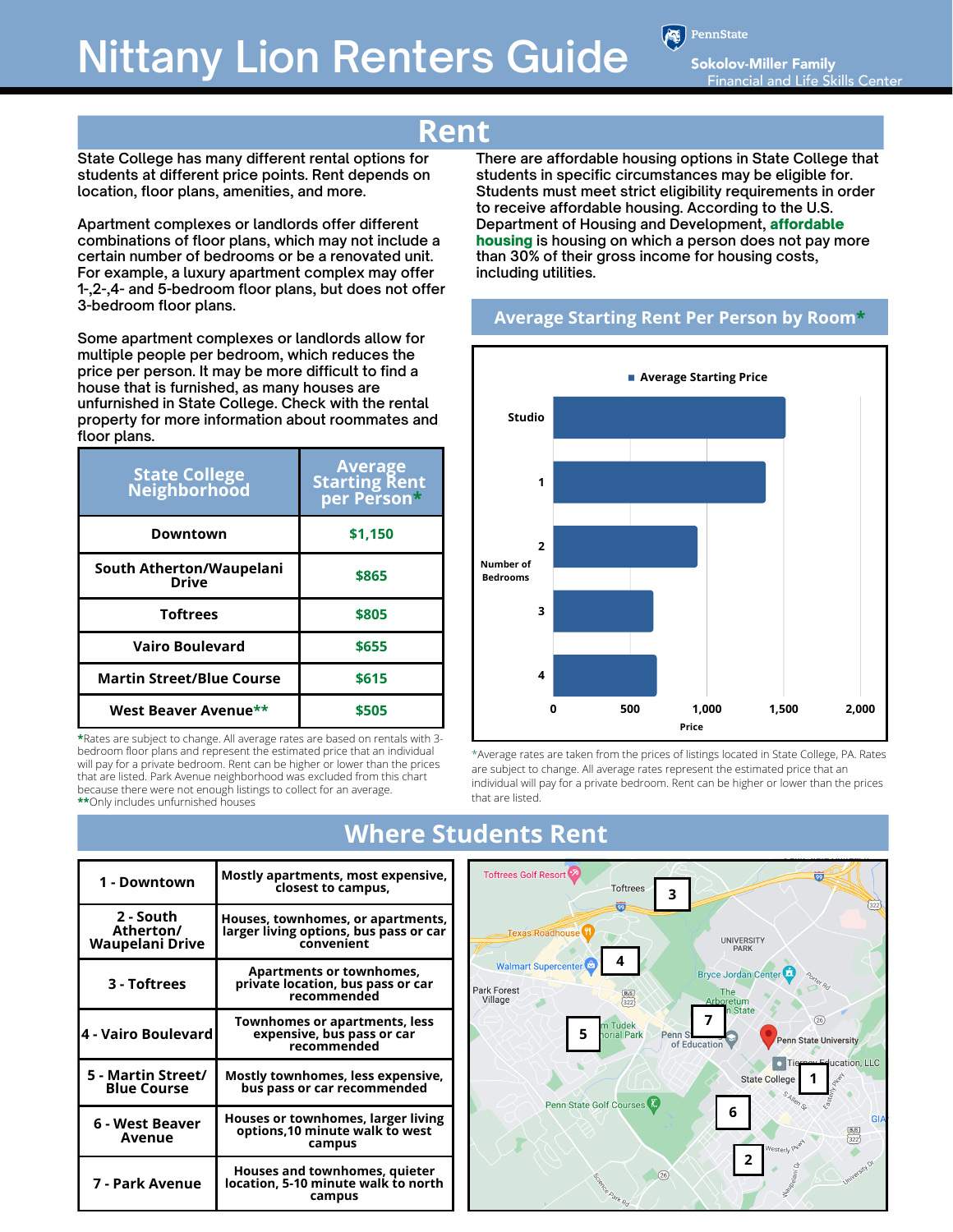PennState

**Sokolov-Miller Family Financial and Life Skills Center** 

# **Lease Review**

**After picking the right place to move in, the next step would be the lease review and signing process. Although the legal agreement tends to be a long document to read, it is crucial to understand the content and the tenant's rights. Many leases have additional policies that can differ between rental properties. These can include having pets, late fees, and utility policies. Ask the landlord or property manager about the lease terms before signing it. Completing the [Tenant Rights module](https://studentaffairs.psu.edu/involvement-student-life/living-campus/living-campus/know-your-rights) provided by Penn State's Off-Campus Student Support could provide further knowledge. When facing any confusion or conflicts after moving in, consider [reaching out to the Penn State Student Legal](https://studentaffairs.psu.edu/legalservices) Services for further assistance.**

## **Unit Type & Move-in Date**

**The unit information and the move-in date are usually in the first section on the first page of the lease. Since students tend to find housing months before the lease starts, the assigned unit may not be known. It is the renter's right to confirm that the property type listed on the lease matches the one they move into. This could prevent students from facing a situation where the housing is over-sold and the landlord wants to change the unit type when assigning, which could lead to a rent difference.** 

## **Upfront Payment**

**The lease includes initial costs that tenants are required to pay before and when moving in. It is important to consider all additional fees.**

**Common additional fees:**

- **Prepaid Rent**
- **Security Deposit**
- **Pet Deposit and Non-refundable Pet Fee**
- **Resident Life Fee**
- **Administration Fee**
- **Co-applicant Fee**

## **Addendum**

**Leases can include addendums which are the additional coverage for items not listed in the lease, but they have the same legal reliability as the lease. These specific details would include penalty fee schedule, promotions, insurance, parking, and bed bugs.**

**Promotions are also part of addendums. Some apartment complexes offer benefits or rewards for applicants throughout the year. The lease should have addendums for all the waived fees and deductions as promised. The addendum for these promotions and deals creates a written promise to the tenant.**

| <b>Average Estimated Initial Costs per Person</b>  |            |  |  |
|----------------------------------------------------|------------|--|--|
| <b>1st Month's Rent</b>                            | \$990      |  |  |
| Initial Fees (application, utility set up, etc.)   | $+ 140$    |  |  |
| <b>Security Deposit (usually 1st month's rent)</b> | $+$<br>990 |  |  |
| <b>Total Estimated Initial Costs</b>               | \$2.120    |  |  |

Average estimated initial costs are based on prices of various rentals with no limitation on type, number of bedrooms, or neighborhood. Rates subject to change.

## **Renter's Insurance**

**According to the Pennsylvania Insurance Department, renter's insurance serves as a policy that protects the tenant and their personal property from damage, theft, and liability, based on the type of policy. Additionally, most policies ranged from \$10 to \$30 per month. In some cases, the landlord or apartment complex may require the resident to have renter's insurance as part of the lease agreement.**

**Some renter's insurance options are:**

- **An option that the property provides**  $\bullet$
- **State Farm**
- **Liberty Mutual**  $\bullet$
- **Travelers**  $\bullet$
- **Allstate**  $\bullet$
- **Nationwide**

#### **Sublets and Lease Assignments**

**In some cases, students only need a short-term rental option. In order to achieve this, students may be able to opt into a sublet, assignment, or novation. Student Affairs defines these terms on their** *[Know Your Rights](https://studentaffairs.psu.edu/involvement-student-life/living-campus/living-campus/know-your-rights)* **page.**

**A sublet is when the renter signs a contract with the subletter and then becomes their landlord. The original lease does not go away and the landlord can hold the original renter responsible for rent and damages.**

**An assignment of the lease is when a new person enters into a contract directly with the landlord, but the original renter is still responsible for rent or damages.**

**A novation is a type of assignment where the original tenant is released from their original obligations of the lease. The renter is no longer responsible for rent or damages after a novation.**

**If considering getting or giving a sublet, assignment, or novation, check with the landlord, the apartment complex, or lease terms to see if it is permitted. Some landlords and complexes do not allow sublets, assignments, or novations and some allow them, but require a fee.**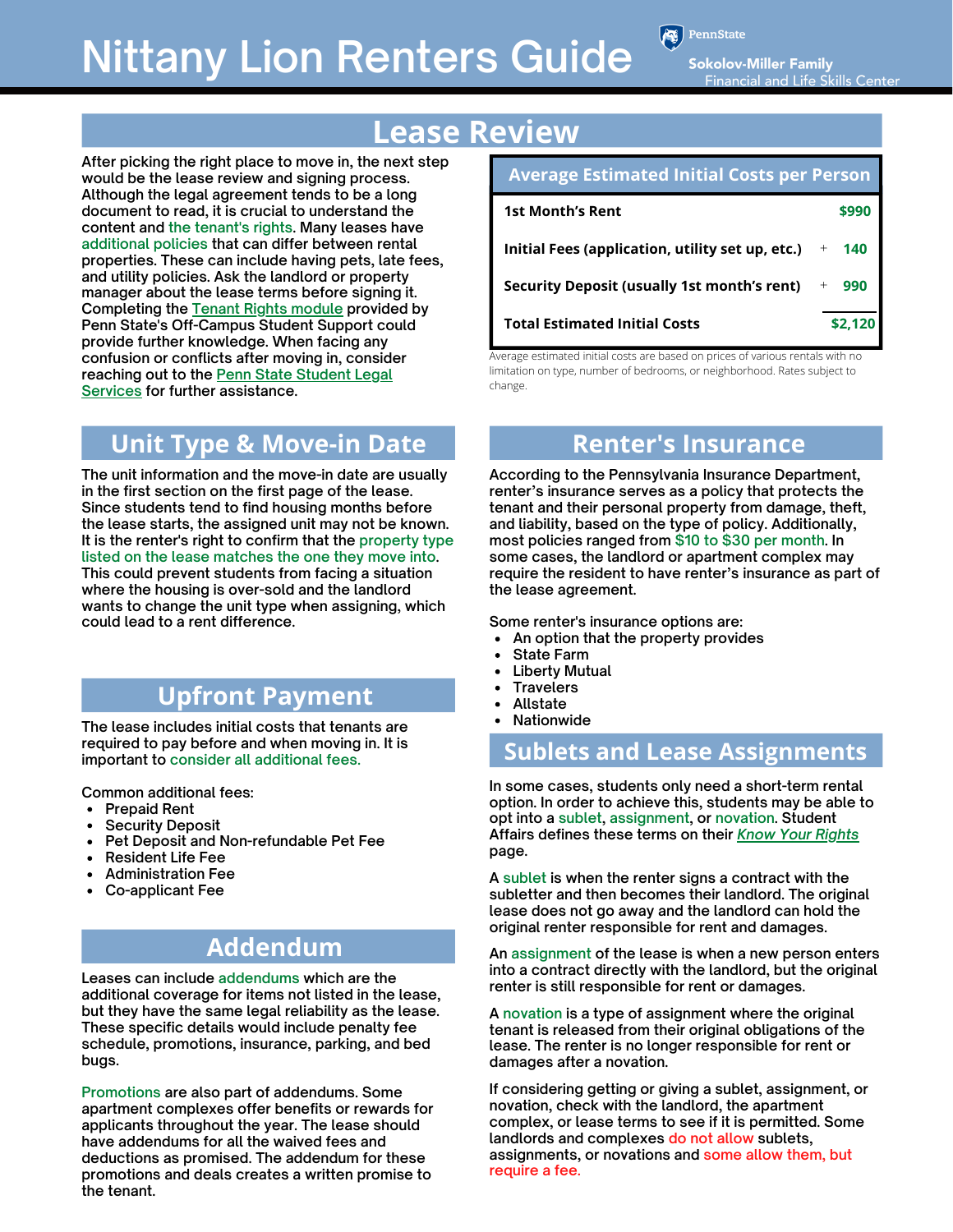**PennState** 

**Sokolov-Miller Family Financial and Life Skills Center** 

# **Tips for Living Off-Campus**

## **Financial**

- **Set up automatic payments or reminders for rent, utilities, and other expenses to avoid missed payments.**
- **Track recurring and individual expenses using the budgeting worksheet provided by the Financial and Life Skills Center.**
- **Follow the website or social media accounts of rental properties to find when they give the best rates and deals on rent and/or fees.**
- **Buy used furniture at thrift shops, Lion Surplus (near the Arboretum), or online marketplaces.**

### **Roommates**

**It is important to have discussions with roommates before moving in together. These discussions help everyone know what the expectations are for the living situation. Below are some topics that can be discussed:**

- **Buying cleaning supplies/groceries**  $\bullet$
- **Sharing kitchen utensils and appliances**
- **How to split up shared spaces (closets, cabinets, etc.)**
- **Chores (who does them and when)**
- **Guests**
- **Pets**
- **Noise level**

**Throughout the year, more things may arise that need to be discussed and mitigated with roommates. It is best to be respectful when having these continuous discussions.**

## **Quality Checks**

- **Tour multiple houses and apartments to see different options-it is free!**
- **Before looking for a rental, figure out five things that an ideal rental has (e.g., number of bedrooms, personal bathroom, furnished, etc.). Not every rental may have all five things, but one rental may have more than another.**
- **Do the move-in and move-out inspection thoroughly and take pictures! This shows the state of the apartment when moving in. During the move-out, the landlord will do another inspection and compare the two to take any damages out of the security deposit (even if it was there before, but wasn't included in the original inspection).**
- **Ask the residents at the prospective rental property about their experience. Try to see an actual unit at the property.**

## **International Students**

**For many international students, the lack of a Social Security number is the biggest barrier to securing offcampus housing. Without a guarantor connection in the U.S. or a credit score, the landlord would not be able to analyze the risk to rent the housing and sometimes decline to take international student renters. However, to sign a lease with a student visa (F1), there are several solutions to possibly prove the qualification of potential tenants.**

#### 1. Guarantor

**For international students who don't have a U.S. resident family member to serve as a guarantor, most student housings offer self-guarantee options. In most cases, this option requires a higher security deposit (2 to 3 months) with I20, visa, and passport provided.**

#### 2. Social Security Number

**The most common path for an international student to obtain a SSN would be working on campus, so many students don't have one when signing a lease. In lieu of the missing documents, property management groups would verify with similar documents provided for selfguarantee.**

#### 3. Proof of Income

**In many cases, the leasing office may accept a financial statement (official bank account statement) with enough funds to cover the lease term, as an alternative to the proof of income.**

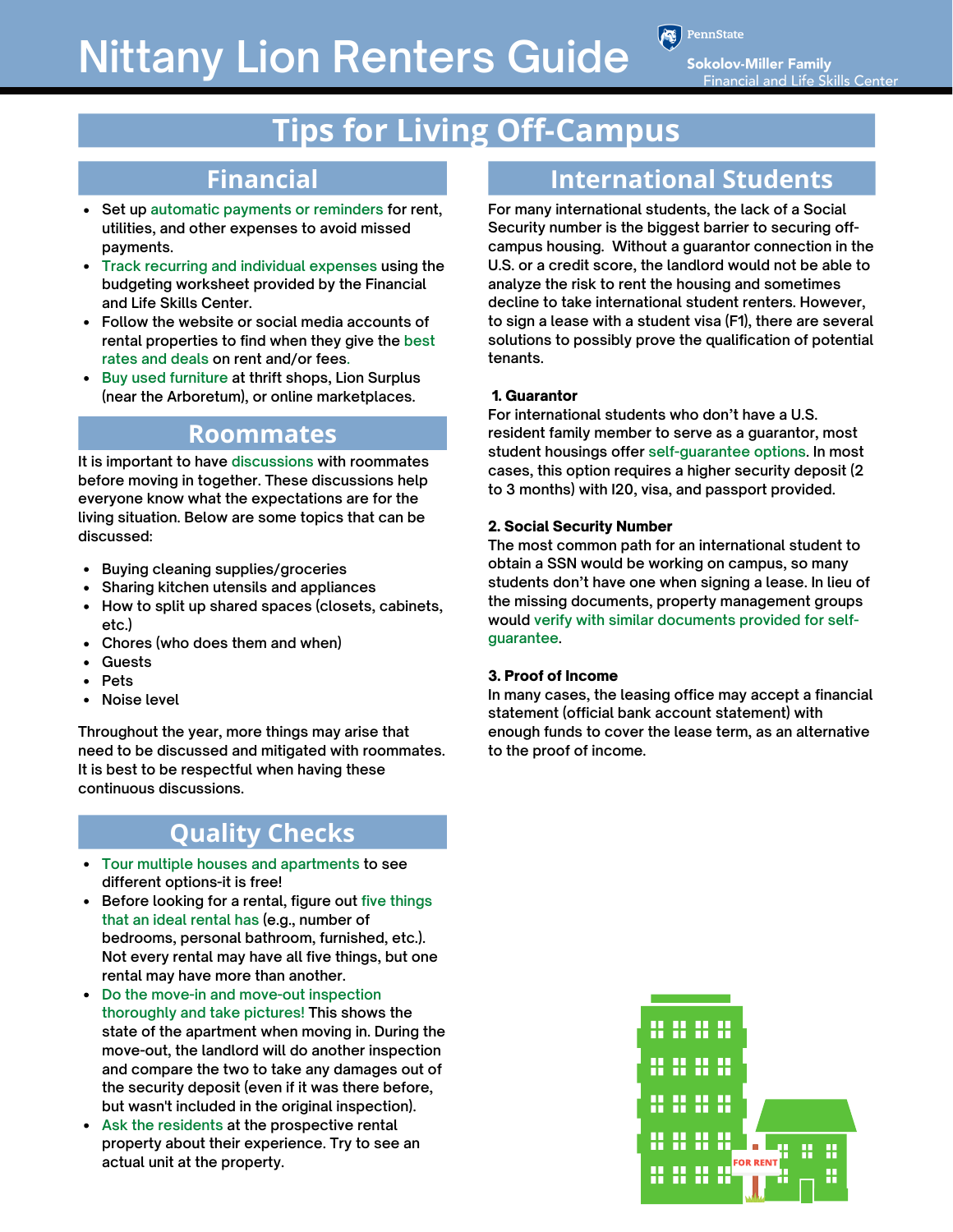

Sokolov-Miller Family<br>Financial and Life Skills Center

A.

PennState

## **Housing Options Comparison**

| <b>Lease</b>                    | <b>Option A</b> | <b>Option B</b> | <b>Option C</b> | <b>On-Campus</b> |
|---------------------------------|-----------------|-----------------|-----------------|------------------|
|                                 |                 |                 |                 | <b>Housing</b>   |
| Rent                            |                 |                 |                 |                  |
| Security deposit                |                 |                 |                 |                  |
| Application fee                 |                 |                 |                 |                  |
| Signing fees                    |                 |                 |                 |                  |
| Length of lease                 |                 |                 |                 |                  |
| Renter's insurance              |                 |                 |                 |                  |
| Total yearly cost of lease*     |                 |                 |                 |                  |
| <b>Utilities</b>                |                 |                 |                 |                  |
| Water/sewage paid?              |                 |                 |                 |                  |
| Gas/heat paid?                  |                 |                 |                 |                  |
| Electricity paid?               |                 |                 |                 |                  |
| Cable/internet paid?            |                 |                 |                 |                  |
| Trash/recycling paid?           |                 |                 |                 |                  |
| Utility set-up fee              |                 |                 |                 |                  |
| Total yearly cost of utilities* |                 |                 |                 |                  |
| Food                            |                 |                 |                 |                  |
| Monthly/semesterly meal costs   |                 |                 |                 |                  |
| Total food/grocery cost*        |                 |                 |                 |                  |
| <b>Travel</b>                   |                 |                 |                 |                  |
| CATA Bus pass included?         |                 |                 |                 |                  |
| Bus pass expense                |                 |                 |                 |                  |
| Parking availability/cost       |                 |                 |                 |                  |
| Carinsurance                    |                 |                 |                 |                  |
| Monthly gas expense (for car)   |                 |                 |                 |                  |
| Total yearly cost of travel*    |                 |                 |                 |                  |
| <b>AdditionalItems</b>          |                 |                 |                 |                  |
| Laundry on site/cost            |                 |                 |                 |                  |
| Pets? Pet fee?                  |                 |                 |                 |                  |
| Penalty for breaking lease      |                 |                 |                 |                  |
| Amenity fee?                    |                 |                 |                 |                  |
| Total yearly cost of items*     |                 |                 |                 |                  |
|                                 |                 |                 |                 |                  |
|                                 |                 |                 |                 |                  |
|                                 |                 |                 |                 |                  |
| Additional fees/costs*          |                 |                 |                 |                  |
|                                 |                 |                 |                 |                  |
|                                 |                 |                 |                 |                  |
| Total yearly cost \$\$\$        |                 |                 |                 |                  |

\*Some costs/expenses are paid on a monthly basis. In order to get a yearly cost, you must multiply the monthly expenses by 12.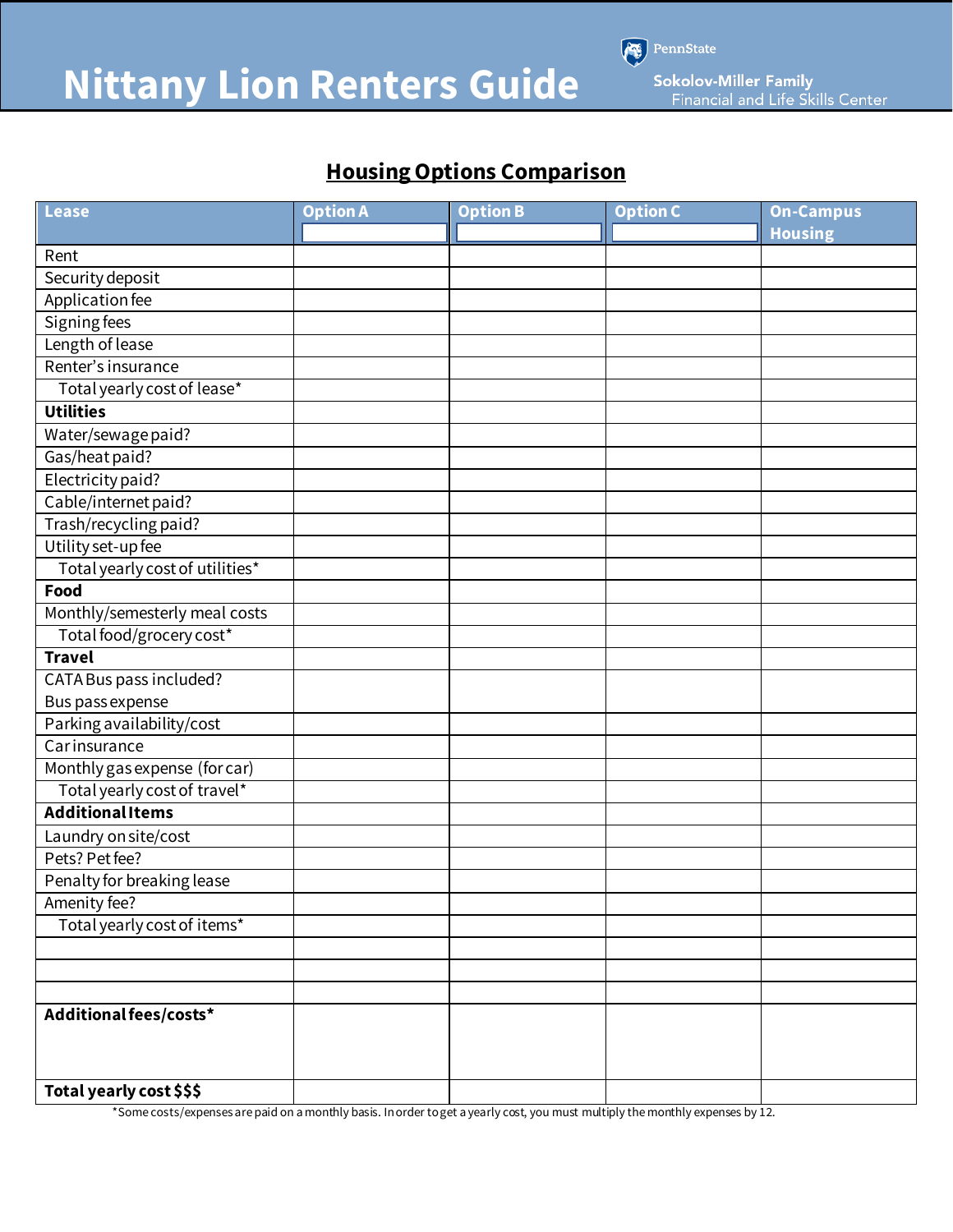

PennState

Sokolov-Miller Family<br>Financial and Life Skills Center

## **Housing Options Comparison**

| <b>Lease</b>                      | <b>Option A</b> | <b>Option B</b> | <b>Option C</b> | <b>On-Campus</b> |
|-----------------------------------|-----------------|-----------------|-----------------|------------------|
|                                   |                 |                 |                 | <b>Housing</b>   |
| Type (apartment, townhome,        |                 |                 |                 |                  |
| $etc.$ )                          |                 |                 |                 |                  |
| <b>Floor level</b>                |                 |                 |                 |                  |
| Number of bedrooms                |                 |                 |                 |                  |
| Number of bathrooms               |                 |                 |                 |                  |
| Private bedroom/bathroom          |                 |                 |                 |                  |
| Carpet or hardwood floors         |                 |                 |                 |                  |
| Furnished                         |                 |                 |                 |                  |
| Laundry in unit                   |                 |                 |                 |                  |
| Age of appliances                 |                 |                 |                 |                  |
| Dishwasher                        |                 |                 |                 |                  |
| Microwave                         |                 |                 |                 |                  |
| Gas or electric stove             |                 |                 |                 |                  |
| <b>Counter Space</b>              |                 |                 |                 |                  |
| (kitchen/bathroom)                |                 |                 |                 |                  |
| Responsibility for snow shoveling |                 |                 |                 |                  |
|                                   |                 |                 |                 |                  |
|                                   |                 |                 |                 |                  |
|                                   |                 |                 |                 |                  |
| <b>Safety</b>                     |                 |                 |                 |                  |
| Smoke detectors                   |                 |                 |                 |                  |
| Fire extinguisher                 |                 |                 |                 |                  |
| Outdoor community lighting        |                 |                 |                 |                  |
| Door or window locks              |                 |                 |                 |                  |
| Security availability             |                 |                 |                 |                  |
| <b>Location</b>                   |                 |                 |                 |                  |
| Distance to class/campus          |                 |                 |                 |                  |
| Distance to practice              |                 |                 |                 |                  |
| Distance to downtown              |                 |                 |                 |                  |
| Distance to grocery store         |                 |                 |                 |                  |
| Distance to bus stop              |                 |                 |                 |                  |
| Distance to healthcare facilities |                 |                 |                 |                  |
|                                   |                 |                 |                 |                  |
| <b>Additional Pros</b>            |                 |                 |                 |                  |
|                                   |                 |                 |                 |                  |
|                                   |                 |                 |                 |                  |
| <b>Additional Cons</b>            |                 |                 |                 |                  |
|                                   |                 |                 |                 |                  |
|                                   |                 |                 |                 |                  |